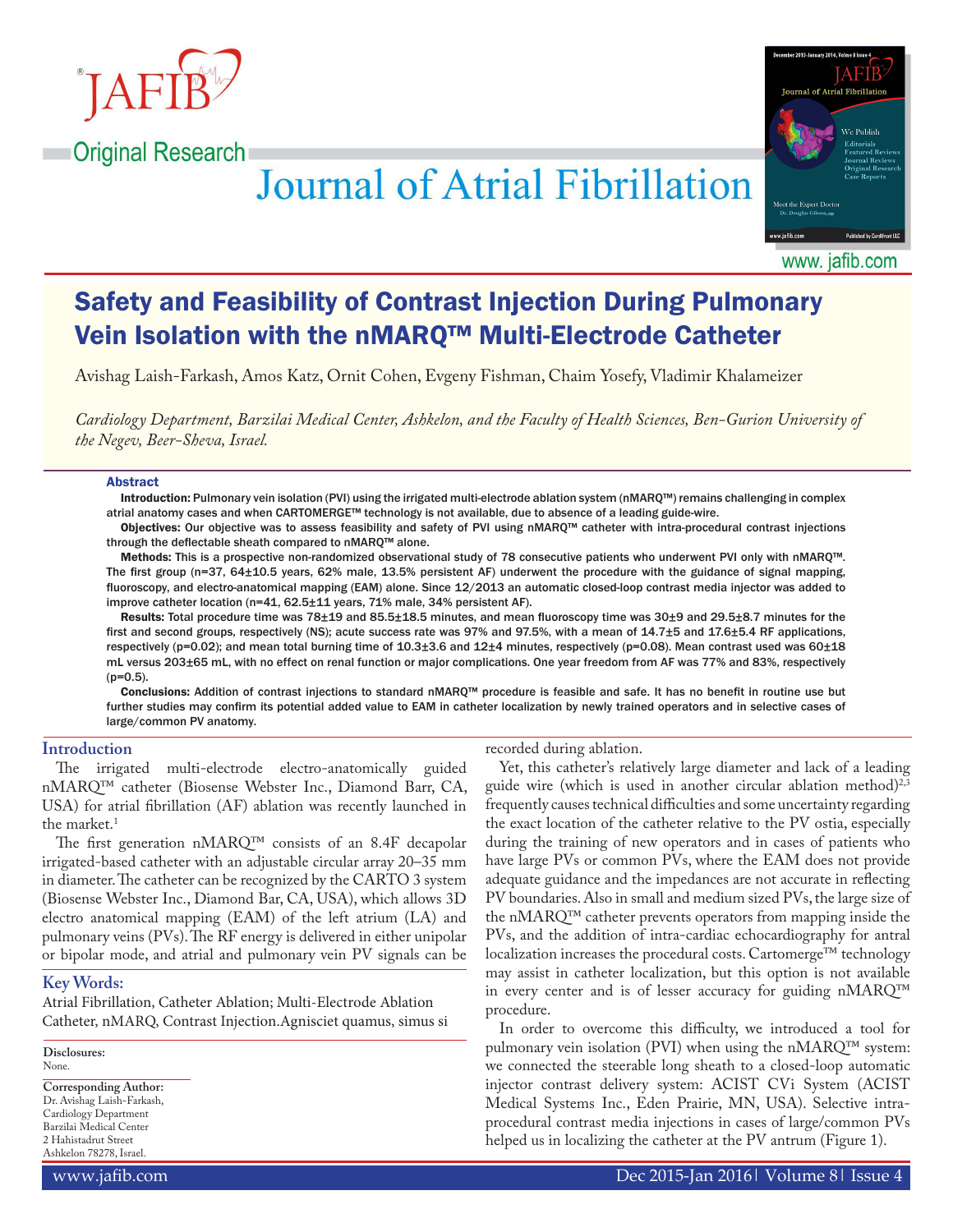# 7 Journal of Atrial Fibrillation **Communisties and Communisties and Communisties Communisties Atlantic Review**



to be appropriate according to signal recordings and electroanatomical mapping and impedances are demonstrated – but according to contrast injections by the ACIST CVi System – not in optimal areas of the vein. Finally an optimal target for ablation was found and the vein was eventually isolated.

The purpose of this study was to compare our preliminary experience of PVI using an nMARQ™ catheter with the aid of this closed-loop contrast injector versus nMARQ™ alone regarding feasibility, safety, as well as procedure and application times and one-year follow up, as reflected by our non-randomized single center registry. The study was not designed to prove superiority of the contrast injection method but to demonstrate its applicability in selective cases during training or complex PV anatomy.

# **Material and Methods**

# **Patient Population**

We studied all consecutive patients with symptomatic drugrefractory documented AF who underwent AF ablation using the irrigated multi-electrode circular ablation catheter in our center. Only paroxysmal and persistent AF patients who underwent PVI without additional lines of ablations were included in this study. They were included in a prospective non-randomized observational registry and were followed up in our institution.

Overall, out of 111 patients who underwent PVI with nMARQ™

| Table 1:                                                                                       | <b>Patient characteristics</b>                                |                                                            |                   |  |  |
|------------------------------------------------------------------------------------------------|---------------------------------------------------------------|------------------------------------------------------------|-------------------|--|--|
|                                                                                                | Group I<br>$nMAPQ™$ (n=37)                                    | <b>Group II</b><br>nMARQ <sup>™</sup> with contrast (n=41) | p-value           |  |  |
| Age(y)                                                                                         | $64 + 10.5$                                                   | $62.5 + 11$                                                | 0.5               |  |  |
| Gender (%male)                                                                                 | 23 (62%)                                                      | 29 (71%)                                                   | 0.4               |  |  |
| CHA2DS2 VASC score                                                                             | $2.3 + 1.5$                                                   | $2.1 + 1.3$                                                | 0.6               |  |  |
| Anti-arrhythmic drugs<br>AADs (mean $N \pm STD$ )                                              | $1.3 + 0.7$                                                   | $1.45 \pm 0.71$                                            | 0.5               |  |  |
| Left atrial size (AP, mm)                                                                      | $38.7 + 5.5$                                                  | $39.8 + 6.7$                                               | 0.47              |  |  |
| LV EF $(%)$<br>Good/mild dysfunction<br>Moderate dysfunction<br>Severe dysfunction             | 32 (86%)<br>37 (90%)<br>1(3%)<br>4(10%)<br>4(11%)<br>$0(0\%)$ |                                                            | 0.05              |  |  |
| H/O CVA/TIA                                                                                    | 1(3%)                                                         | 1(2.4%)                                                    | 0.9               |  |  |
| H/O CAD                                                                                        | 7(19%)                                                        | 7(17%)                                                     | 0.8               |  |  |
| <b>GFR</b><br>prior<br>cal<br>to<br>procedure<br>(ml/<br>$min/1.73$ :<br>>90<br>60-89<br>30-59 | 8(22%)<br>26 (70%)<br>2(5%)                                   | 11 (27%)<br>25 (61%)<br>5(12%)                             | 0.6<br>0.4<br>0.3 |  |  |
| 15-29<br>$15$                                                                                  | 1(3%)<br>0                                                    | 0<br>0                                                     | 0.3               |  |  |
|                                                                                                |                                                               |                                                            |                   |  |  |
| >60                                                                                            | 34 (92%)                                                      | 36 (88%)                                                   | 0.5               |  |  |
| Persistent AF (%)                                                                              | 5(13.5)                                                       | 14(34)                                                     | 0.03              |  |  |

AAD = anti arrhythmic drugs; AF = atrial fibrillation; CAD = coronary artery disease; cal GFR = calculated GFR according to the equation: GFR (mL/min/1.73 m2) = 175  $\times$  (Scr)-1.154  $\times$  (Age)-0.203 × (0.742 if female); CVA = cerebrovascular event; EF = ejection fraction; H/O = history of; LA = left atrium; LV=left ventricle; STD = standard deviation; TIA = transient ischemic attack

ablation system in our center, 78 were included in this study. The others were excluded due to the addition of ablation lines beyond PVI. Cartomerge™ technology was unavailable. All patients provided an informed consent prior to the procedure; the study protocol was approved by our institution review board and was not influenced by Biosense Webster Company.

Group I (n = 37) underwent the procedure using  $n<sub>MRQ</sub>^{TM}$ ablation system. Group II ( $n = 41$ ) underwent AF ablation using the nMARQ™ ablation system with the aid of contrast injections through the deflectable sheath while the catheter was inside the LA to help localize the catheter in large/common PV ostia. This tool was introduced in December 2013.

# **Mapping and Ablation Procedure**

The nMARQ™ ablation system was previously described.1,4-6 All patients underwent trans-esophageal echo (TEE) up to 48 hours prior to the procedure. An interrupted anti-coagulation approach was used. All patients underwent the ablation under conscious sedation with midazolam, propofol, and pethidine hydrochloride, without the presence of an anesthesiologist. We introduced a naso-gastric tube for marking the proximity of the esophagus to the ablation sites. Vascular access was obtained through a femoral vein with continuous hemodynamic monitoring through the radial or femoral artery. A decapolar catheter was positioned in the coronary sinus. Trans-septal puncture was performed using a long sheath (SL0, SJM, Minnetonka, MN, USA), a SafeSept™ J-shaped guide wire, and a Brockenbrough needle (BRK, SJM, Minnetonka, MN, USA) under fluoroscopic and contrast guidance. After accessing the left atrium LA, heparin was given intravenously with a target active clotting time (ACT) of 300– 350 seconds. By placing a wire in the left superior PV (LSPV), the fixed sheath was exchanged for a steerable guided sheath (Channel 9.5F, Bard, Lowell, MA, USA; or FlexCath, 10F or 12F, Medtronic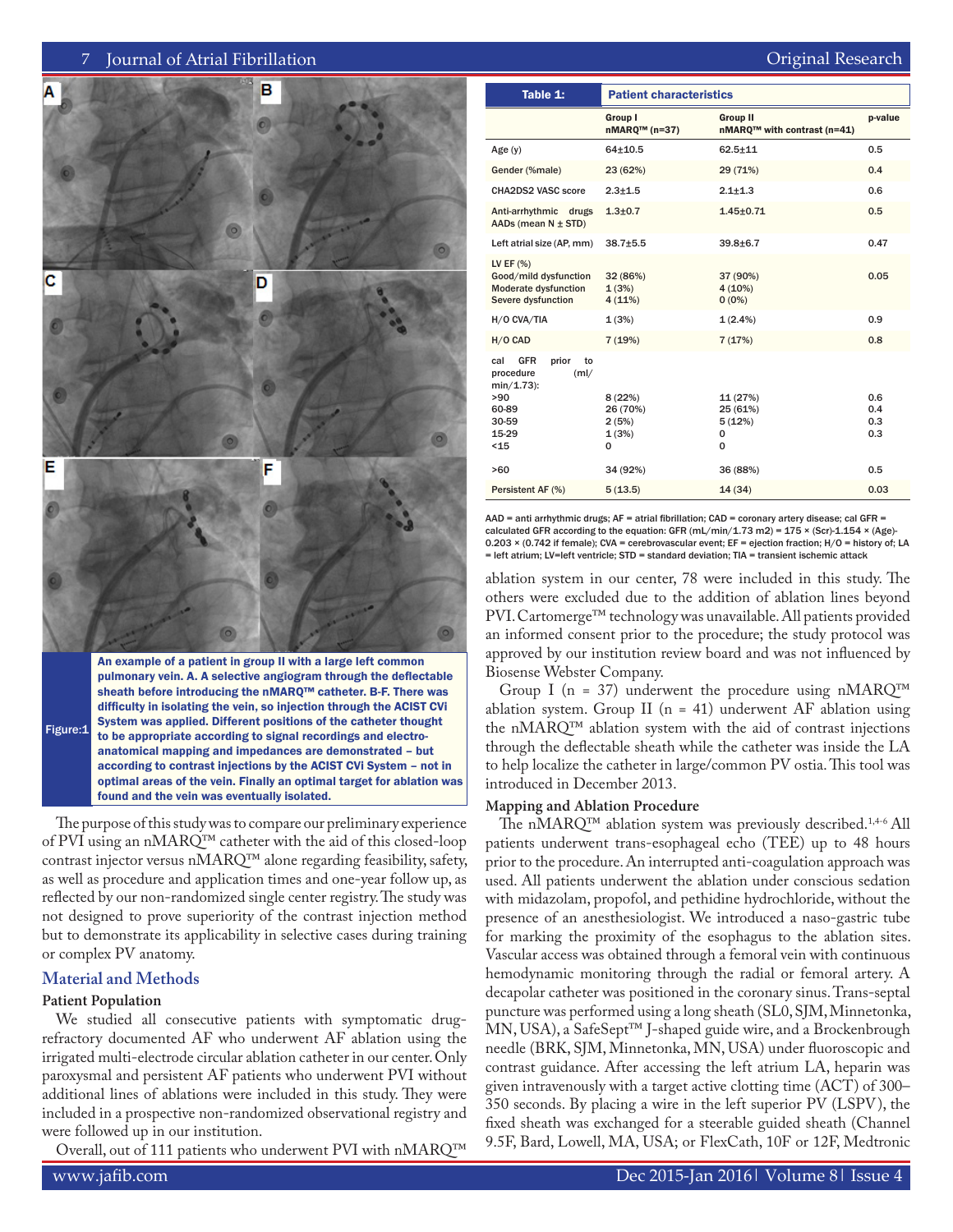# 8 Journal of Atrial Fibrillation **Community** Community Community Community Community Community Community Community

Cryo Cath LP, Canada; or Oscor 10F, Oscor® Inc., FL, USA). Selective angiograms of all PVs were then performed through the deflectable sheath and before introducing the nMARQ™ catheter in all patients in order to demonstrate LA anatomy and PV size. The ablation catheter was then introduced into the deflectable sheath under continuous flushing of the deflectable catheter with heparinized saline and under continuous flushing of the nMARQ™ catheter by the Cool Flow Pump at 60 mL/min and at 4 mL/min inside the LA.

For both groups we started mapping and ablating at the right inferior pulmonary vein (RIPV), which was the last vein to be demonstrated by the selective angiogram. We used the selective precatheter-insertion angiograms, fluoroscopy, EAM, impedances, and intracardiac signals from the nMARQ™ catheter for targeting the ablation zone in all patients.

In Group II patients we connected a contrast delivery system to the deflectable sheath: ACIST CVi System. We used it for short injections of contrast media (8 mL each) through the deflectable sheath whenever there was a doubt regarding catheter localization in relation to PV orifice (Figure 1). Those patients were treated with intravenous saline (1000 mL/24h) during the procedure or until the day after, and routine renal function tests were taken the day postprocedure.

Before ablating the right superior PV (RSPV), a high energy pacing (10 mV/2 ms at CL 500 ms) was performed from each electrode of the circular catheter to rule out phrenic nerve stimulation, in which case this electrode was shut down.

We applied unipolar RF energy with power settings of 20 Watts for the non-posterior zones and 15 Watts for the posterior areas. Each application lasted until the PV signals disappeared, between 15–60 seconds each. In case of lack of atrial signals on some of the multi-electrodes, those displaying no signal were shut off during subsequent energy delivery.

PV isolation was proved by entrance and exit block technique for very large PVs, in which the whole catheter could enter. In smaller veins, RF delivery was continued until no PV signals were observed at the antrum (along the inner aspect of the circumferential ablation line) and atrial loss of capture could be proven (the pace-and-ablate technique)7 or dissociated PV activity could be shown.

Our approach for patients with persistent AF was as follows: in patients who entered the procedure in AF rhythm, ablation of right PVs was performed, then DC cardioversion and completing PVI in sinus rhythm was applied – for better signal recording and proving isolation.

| Table 2:                                                                    | Procedural data (mean±SD) |                            |                                                |          |  |  |
|-----------------------------------------------------------------------------|---------------------------|----------------------------|------------------------------------------------|----------|--|--|
|                                                                             |                           | Group I<br>$nMAPQ™$ (n=37) | <b>Group II</b><br>nMARQ™ with contrast (n=41) | p-value  |  |  |
| Procedure time -<br>overall<br>(min)                                        |                           | 78±19                      | $85.5 + 18.5$                                  | 0.1      |  |  |
| Fluoroscopy time - overall<br>(min)                                         |                           | 30 <sub>±9</sub>           | $29.5 + 8.7$                                   | 0.8      |  |  |
| Applications (mean $\pm$ STD)                                               |                           | $14.7 + 5$                 | $17.6 + 5.4$                                   | 0.02     |  |  |
| Total burning time (min)                                                    |                           | $10.3 + 3.6$               | $12+4$                                         | 0.08     |  |  |
| Overall amount of contrast<br>media used<br>during<br>the<br>procedure (cc) |                           | $60 + 18$                  | $203 + 65$                                     | < 0.0001 |  |  |
| Charring of catheter                                                        |                           | $\Omega$                   | $\Omega$                                       |          |  |  |

# **Post-Ablation**

All patients were monitored overnight and underwent echocardiography the day post-procedure to rule out pericardial effusion. Oral anticoagulation was continued for three months for all patients and for lifetime for those with CHA2DS2-VASC score above 1. Antiarrhythmic drugs were continued for two to three months post-procedure and all patients were treated with proton pump inhibitors for one month post-procedure.

# **Statistics**

Patient characteristics for comparing the two groups were described by percentage and mean±SD. Continuous variables were compared using independent Student t-test; categorical variables were compared using chi-square test or Fisher's exact test. A p-value < .05 was considered statistically significant. Analyses were carried out using SPSS version 21.0 statistical package (SPSS IBM Inc.).

# **Results**

# **Patient Characteristics**

We studied prospectively 37 consecutive patients in our center who underwent AF ablation using nMARQ™ ablation with contrast injection for demonstrating selective PV angiography through the deflectable sheath while the nMARQ™ catheter was not yet applied to LA (64 $\pm$ 10.5 years; 62% male; 13.5% persistent AF) – group I. We compared them to 41 consecutive patients who underwent AF ablation using nMARQ™ ablation with contrast injection as in group I but with additional contrast injections through a closed loop automatic injector connected to the deflectable sheath while the nMARQ™ catheter was introduced in PV ostia (62.5±11 years; 71% male; 34% persistent AF) – group II.

There was no statistical difference between the groups regarding baseline characteristics, except for the ratio of patients with persistent AF and baseline ejection fraction (EF) (Table 1). All patients had symptomatic documented AF that was refractory to at least one antiarrhythmic drug AAD. There was no significant difference between the two groups regarding percentage of patients with good left ventricular function, left atrial LA size, history of stroke, history of coronary artery disease, CHA2DVASC2 score, number of antiarrhythmic drugs AADs used, and baseline kidney function (Table 1).

#### **Procedural Data**

Table 2 shows intra-procedural data for both groups.

Overall mean procedure times (from cleaning the groin to pulling back all catheters) were 78±19 minutes for group I and 85.5±18.5 minutes for group  $II$  ( $p = 0.1$ ). Overall mean fluoroscopy times were 30 $\pm$ 9 minutes for group I and 29.5 $\pm$ 8.7 minutes for group II (p = 0.8).

The number of applications was 14.7±5 for group I and 17.6±5.4 for group II ( $p = 0.02$ ); the total burning times were  $10.3\pm3.6$  and 12 $\pm$ 4 minutes, respectively (p = 0.08).

During the procedure overall 60±18 mL of contrast media were injected intravenously in group I patients (selective angiograms before introducing the catheter) versus 203±65 mL in group II (both selective angiograms and injection through the ACIST CVi System while catheter in LA) ( $p < .0001$ ).

No charring of the catheter was noted in both groups.

#### **Safety Issues**

Table 3 describes the complications during the procedures in the two groups. There was one tamponade that occurred in group II during manipulation of the catheter from the left PVs to the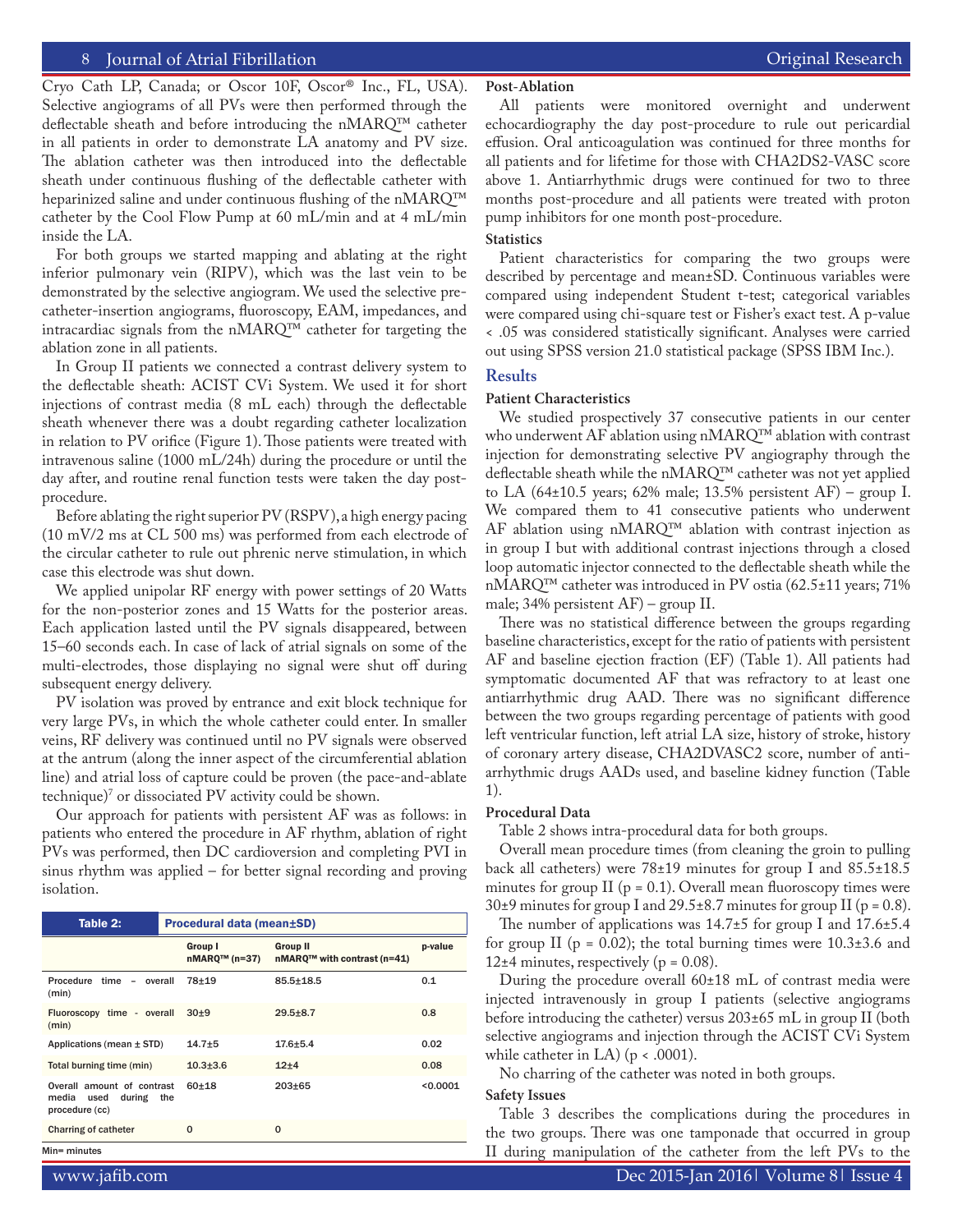| Table 3:                                                          |  | <b>Safety and follow-up</b>                  |      |                                           |              |  |
|-------------------------------------------------------------------|--|----------------------------------------------|------|-------------------------------------------|--------------|--|
|                                                                   |  | Group I<br>$nMAPQ™ (n=37)$                   |      | Group II<br>$nMARQ™$ with contrast (n=41) | p-value      |  |
| Acute complications (N)                                           |  |                                              |      |                                           |              |  |
| Pericardial tamponade                                             |  | 0                                            |      | 1                                         | 0.3          |  |
| TIA/CVA                                                           |  | O                                            |      | 0                                         |              |  |
| <b>Clinical PV stenosis</b>                                       |  | O                                            |      | 0                                         |              |  |
| A-E fistula                                                       |  | 0                                            |      | 0                                         |              |  |
| Phrenic nerve palsy                                               |  | O                                            |      | 0                                         |              |  |
| Access site                                                       |  | $4(10.8\%)$                                  |      | 0                                         | 0.03         |  |
| Transient STE (inferior leads)                                    |  | 3(8%)                                        |      | 0                                         | 0.06         |  |
| Acute success (%)                                                 |  | 36 (97%)                                     |      | 40 (97.5%)                                | 0.9          |  |
| Worsening of renal function<br>tests $(\%)$                       |  | 1(2.7%)                                      |      | 0                                         | 0.3          |  |
| freedom from AF<br><b>1</b> vear<br>(available f/u) after one PVI |  | 27/35 (77%)<br>6/27 (22%) with<br><b>AAD</b> |      | 20/24 (83%)<br>10/20 (50%) with AAD       | 0.56<br>0.13 |  |
| freedom from AF<br>1 vear<br>(available f/u) after two PVIs       |  | 29/35 (83%)<br>$6/29$ $(21%)$<br><b>AAD</b>  | with | 22/24 (92%)<br>10/22 (45%) with AAD       | 0.3<br>0.06  |  |

A-E fistula = atrio-esophageal fistula; AF = atrial fibrillation; CVA = cerebrovascular event; PV = pulmonary vein; PVI = pulmonary vein isolation; STE = ST segment elevation in electrocardiogram; TIA = transient ischemic attack

right PVs. No overt neurological sequel or symptomatic pulmonary stenosis or atrio-esophageal fistula was observed.

Four vascular access site complications (pseudoaneurysm without the need for a vascular surgery) and three transient ST elevations in inferior leads occurred in group I after injecting dye through the Brockenbrough needle.

Since these cases we have changed our protocol regarding two issues:

1) we infuse protamine-sulfate post-procedure before removing the sheaths from the groin and prescribe new oral anti-coagulants (NOACs) post-procedure in order to avoid bridging for warfarin with low-molecular weight heparin (LMWH);

2) we no longer inject contrast through the Brockenbrough needle after trans-septal puncture. Since the application of these changes in daily practice, no such complication has been seen (group II) (Table 3).

Despite a difference in the amount of contrast medium injected in the two groups we observed no worsening in renal function tests in both groups, except for one patient in group I in whom calculated GFR worsened from normal to mild renal dysfunction the day postprocedure ( $p = 0.3$ ).

We observed no acute complication related to the injection of contrast media in group II. The contrast was injected and was irrigated prior to the application of RF ablation.

# **Acute Success**

For one patient in group I and one in group II, PV isolation could not be proven for all PVs, either due to anatomy of very small PVs and instability of the catheter at PV ostium (group I) or due to phrenic nerve stimulation in the RSPV that prevented us from isolating this vein (group II). Thus the acute success rate was 97% for nMARQ™ (group I) and 97.5% for nMARQ™ with contrast (group II) (Table 3).

# **One-Year Follow Up**

One-year follow up was available for 35 patients in group I and 24 patients in group II. One year freedom from AF in those patients was 77% in group I and 83% in group II (p = 0.56) (Table 3). Twentytwo percent of those free of AF in group I were treated with antiarrhythmic drugs AADs, versus 50% in group II ( $p = 0.13$ ).

One-year freedom from AF after two PVI procedures was 83% in

group I and 92% in group II ( $p = 0.3$ ) (Table 3). Twenty-one percent of those free of AF in group I were treated with AAD, versus 45% in group II ( $p = 0.06$ ).

# **Discussion**

The irrigated multi-electrode electro-anatomically guided nMARQ™ catheter was recently launched in the market for AF ablation.1 Despite its advantages (EAM-based, TissueConnect™ feature), the first generation nMARQ™ system consists of an 8.4F catheter with an adjustable circular array of 20–35 mm diameter and no guiding wire.

The learning curve of this technology might be long for new operators since the localization of the catheter in PV ostium is difficult without a guiding wire. In addition, for some PV anatomies, the relatively large diameter of the nMARQ™ catheter and the lack of a guiding wire frequently causes technical difficulties and some uncertainty regarding the exact location of the catheter relative to the PV ostia, despite EAM usage. PVI guided by EAM integrated with magnetic resonance/computed tomographic images of the left atrium LA (Cartomerge™ technology) may serve as a solution to these cases, $8,9$  but their availability might be sub-optimal in some centers.

In order to overcome this difficulty, we connected the steerable long sheath to a closed-loop automatic injector contrast delivery system. This helped us in localizing the catheter at the PV orifice by using short injections of contrast media through the deflectable sheath while the catheter was in the PV antrum before RF ablation of the vein (Figure 1). This study investigated the applicability of this option in selective cases.

# **Procedural Differences**

Mean procedure time and fluoroscopy time were comparable for both groups. However, the number of applications was larger when we used the injector and the total burning time tended to be longer.

We suspect that this stems from those situations where we think that the catheter is in the right place, but then, when we inject contrast media, we find that the catheter is not in an optimal location, despite satisfactory EAM, and that we need to ablate more (Figure 1). This is true especially for very large PVs and common PVs.

# **Acute End-Point and Success Rate**

The acute success rate (isolation of all PVs) was high and similar for the two groups with or without contrast injection (Table 3). One case of anatomic difficulties in group I and another case of phrenic nerve stimulation all over PV ostium in group II resulted in acute success rates of 97% and 97.5%, respectively  $(p = 0.9)$ . The contrast system could not help in this regard.

One-year follow up was similar for both groups after either one PVI or two, but with a trend of using more AAD during this period of time in group II ( $p = 0.06$ ).

# **Safety**

The overall complication rates were similar versus point-by-point ablation techniques, with one tamponade out of the whole study population (1.3%).10 This tamponade was not related to injection of contrast media. There was a high rate of vascular access site complications and transient ST elevation in inferior leads in group I. Changes in procedure protocol were described above and resulted in no such complications in group II patients that followed group I in time.

No patient showed symptoms related to cerebral thromboembolism.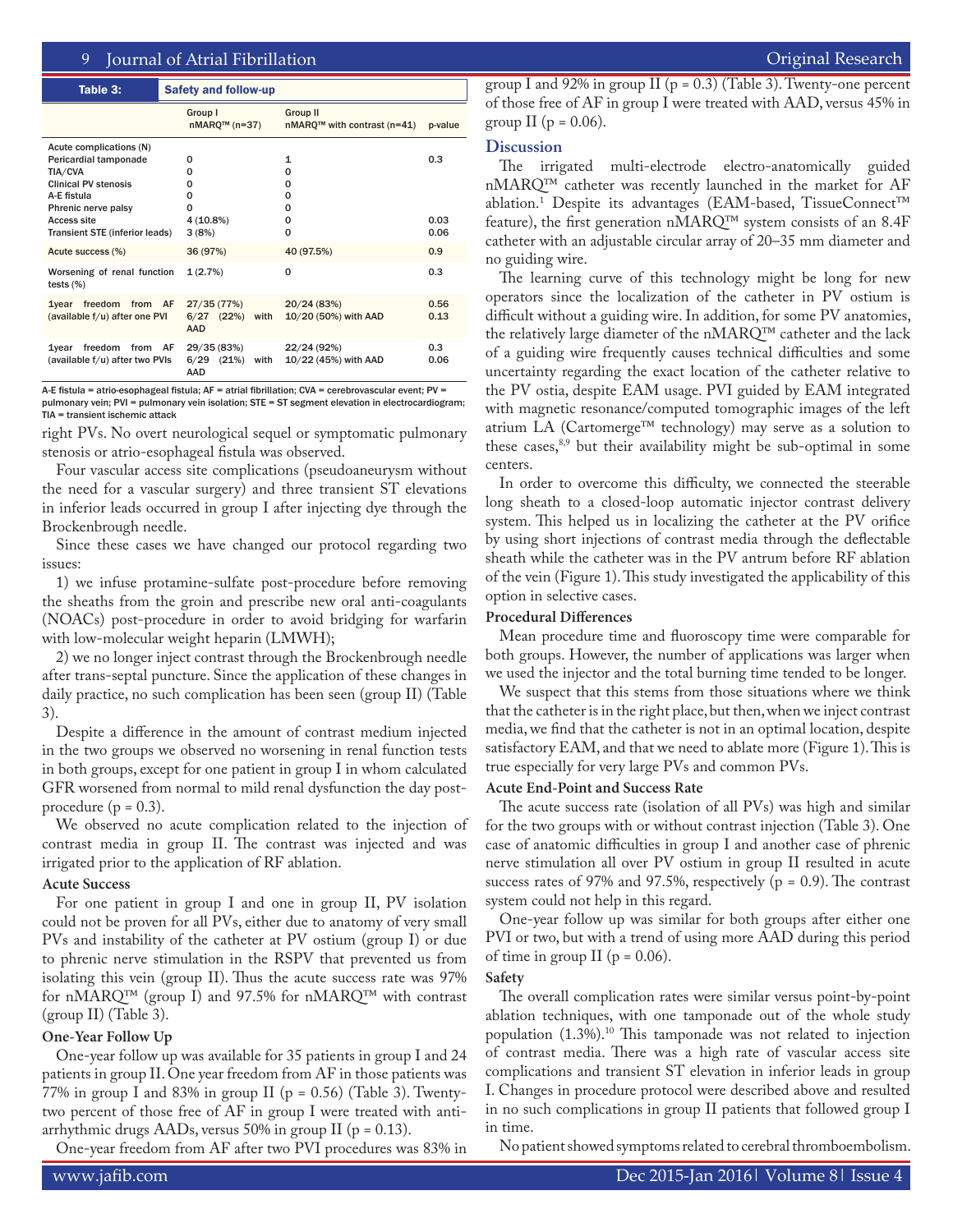# 10 Journal of Atrial Fibrillation **Community Community Community** Community Community Community Community Community

Although there was an absence of clinically noticeable cerebral thromboembolic injuries, we cannot exclude or quantify possible asymptomatic cerebral events, which have been described with all available ablation techniques used for PVI,<sup>11,12</sup> because no cerebral MRI scan was performed.

No symptomatic pulmonary stenosis was observed. However, the development of PV stenosis might occur after a delay of several months or weeks, which cannot be excluded by our present set of data.

In order to avoid esophageal damage with n $\mathrm{MARQ^{rm}},$  our practice was to set the power during ablation along the posterior wall with a maximum energy level of 15 Watts (Unipolar only) and maximum impulse duration of 40 seconds. A nasal-gastric tube marked the esophagus location. Since no clinical signs for esophageal damage appeared, no endoscopy was performed. Thus, no data can be given for possible thermal esophageal lesions by ablation.

Despite a difference in amount of contrast injection in the two groups we observed no worsening in creatinine level and eGFR in Group II versus group I (Table 3). We believe that our common practice to treat group II patients preventively with intravenous saline (1000 mL/24h) during the procedure or until the day after has a role in those calming results.

We observed no acute complication related to the injection of contrast media in group II. The contrast media was injected and was irrigated prior to the application of RF ablation. The fact that this system is irrigation-based prevents the contrast media from sticking to the catheter. We observed no char on the catheter in all cases.

# **Target Population**

Although the purpose of the study was to evaluate mainly feasibility and safety of the nMARQ™ catheter with contrast injection, our study showed no benefit in using this method routinely in every patient. On the other hand, we believe that this method should be taken into consideration in selective clinical scenarios:

In group II patients – in most PVs with "normal" anatomy, the selective angiograms done before introducing the catheter, the PV potentials, the fluoroscopy, the impedances, and the EAM guidance have provided sufficient information to assure us regarding proper catheter location.

However, in cases of large PVs and common PVs, the newly described introduction of a contrast delivery system, the ACIST CVi System, surely helped us localize the catheter at the PV orifice and avoid ablation inside the PVs (Figure 1). Further validation of this technique is needed.

In addition, we realized that another advantage of the contrast injections during catheter manipulation is its role in training new operators with the multi-electrode ablation system: especially when there is no "anchoring wire" and the learning curve to recognize the signals of the multi-electrode catheter takes time. Knowing the exact catheter location gives the operators online feedback.

#### **Limitations**

We could not rule out that the tendency for longer ablation time and larger number of applications in group II were related to the contrast media covering the electrodes, but we saw no change in temperature, power, and impedances of the electrodes before and after injecting the dye; thus we believe it is mostly the result of a better catheter-PV contact after more attempts of manipulations of the catheter.

Another limitation of the study is the sequential nature of the two

groups. The fact that increasing experience level could have influenced outcome cannot be ruled out.

#### **Conclusion**

Addition of contrast injections to standard nMARQ™ procedure is feasible and safe. Although it does not prolong the procedure significantly, it involves more applications. It does not have a benefit for a routine use in every patient, but this tool may have an added value to EAM in catheter localization by newly trained operators and in selective cases of large/common PV anatomy. Future studies are needed to prove its advantage in selective cases.

# **References**

- 1. Shin Dong-In, KirmanoglouKiriakos, EickholtChristian, SchmidtJan, ClasenLukas, ButzbachBritta, RassafTienush, MerxMarc, KelmMalte, MeyerChristian. Initial results of using a novel irrigated multielectrode mapping and ablation catheter for pulmonary vein isolation. Heart Rhythm. 2014;11 (3):375–83.
- 2. Boersma Lucas V A, WijffelsMaurits C E F, OralHakan, WeverEric F D, MoradyFred. Pulmonary vein isolation by duty-cycled bipolar and unipolar radiofrequency energy with a multielectrode ablation catheter. Heart Rhythm. 2008;5 (12):1635–42.
- 3. Wieczorek Marcus, HoeltgenReinhard, BrueckMartin, BandorskiDirk, AkinElvan, SaliliAli Reza. Pulmonary vein isolation by duty-cycled bipolar and unipolar antrum ablation using a novel multielectrode ablation catheter system: first clinical results. J Interv Card Electrophysiol. 2010;27 (1):23–31.
- 4. Deneke Thomas, SchadeAnja, MüllerPatrick, SchmittRainer, ChristopoulosGeorgios, KrugJoachim, SzöllösiGeza, MüggeAndreas, KerberSebastian, NentwichKarin. Acute safety and efficacy of a novel multipolar irrigated radiofrequency ablation catheter for pulmonary vein isolation. J. Cardiovasc. Electrophysiol. 2014;25 (4):339–45.
- 5. Scaglione Marco, CaponiDomenico, AnselminoMatteo, Di ClementeFrancesca, BlandinoAlessandro, FerrarisFederico, Di DonnaPaolo, EbrilleElisa, HalimiFranck, LeclercqJean F, IuncoCostanza, VaudagnaCarloeugenio, CesaraniFederico, GaitaFiorenzo. Pulmonary vein isolation with a new multipolar irrigated radiofrequency ablation catheter (nMARQ™): feasibility, acute and short-term efficacy, safety, and impact on postablation silent cerebral ischemia. J. Cardiovasc. Electrophysiol. 2014;25 (12):1299–305.
- 6. Zellerhoff Stephan, DalyMatthew, LimHan S, DenisArnaud, KomatsuYuki, JeselLaurence, DervalNicolas, SacherFrédéric, CochetHubert, KnechtSébastien, YiemSunthareth, HociniMélèze, HaïssaguerreMichel, JaïsPierre. Pulmonary vein isolation using a circular, open irrigated mapping and ablation catheter (nMARQ): a report on feasibility and efficacy. Europace. 2014;16 (9):1296–303.
- 7. Eitel Charlotte, HindricksGerhard, SommerPhilipp, GasparThomas, KircherSimon, WetzelUlrike, DagresNicos, EsatoMasahiro, BollmannAndreas, HusserDaniela, HilbertSebastian, Zaker-ShahrakRuzbeh, AryaArash, PiorkowskiChristopher. Circumferential pulmonary vein isolation and linear left atrial ablation as a single-catheter technique to achieve bidirectional conduction block: the pace-and-ablate approach. Heart Rhythm. 2010;7 (2):157–64.
- 8. Bertaglia Emanuele, BellaPaolo Della, TondoClaudio, ProclemerAlessandro, BottoniNicola, De PontiRoberto, LandolinaMaurizio, BongiorniMaria Grazia, CoròLeonardo, StabileGiuseppe, Dello RussoAntonio, VerlatoRoberto, ManticaMassimo, ZoppoFranco. Image integration increases efficacy of paroxysmal atrial fibrillation catheter ablation: results from the CartoMerge Italian Registry. Europace. 2009;11 (8):1004–10.
- 9. Finlay Malcolm C, HunterRoss J, BakerVictoria, RichmondLaura, GoromonziFarai, ThomasGlyn, RajappanKim, DuncanEdward, TayebjeeMuzahir, DhinojaMehul, SportonSimon, EarleyMark J, SchillingRichard J. A randomised comparison of Cartomerge vs. NavX fusion in the catheter ablation of atrial fibrillation: the CAVERN Trial. J Interv Card Electrophysiol. 2012;33 (2):161–9.